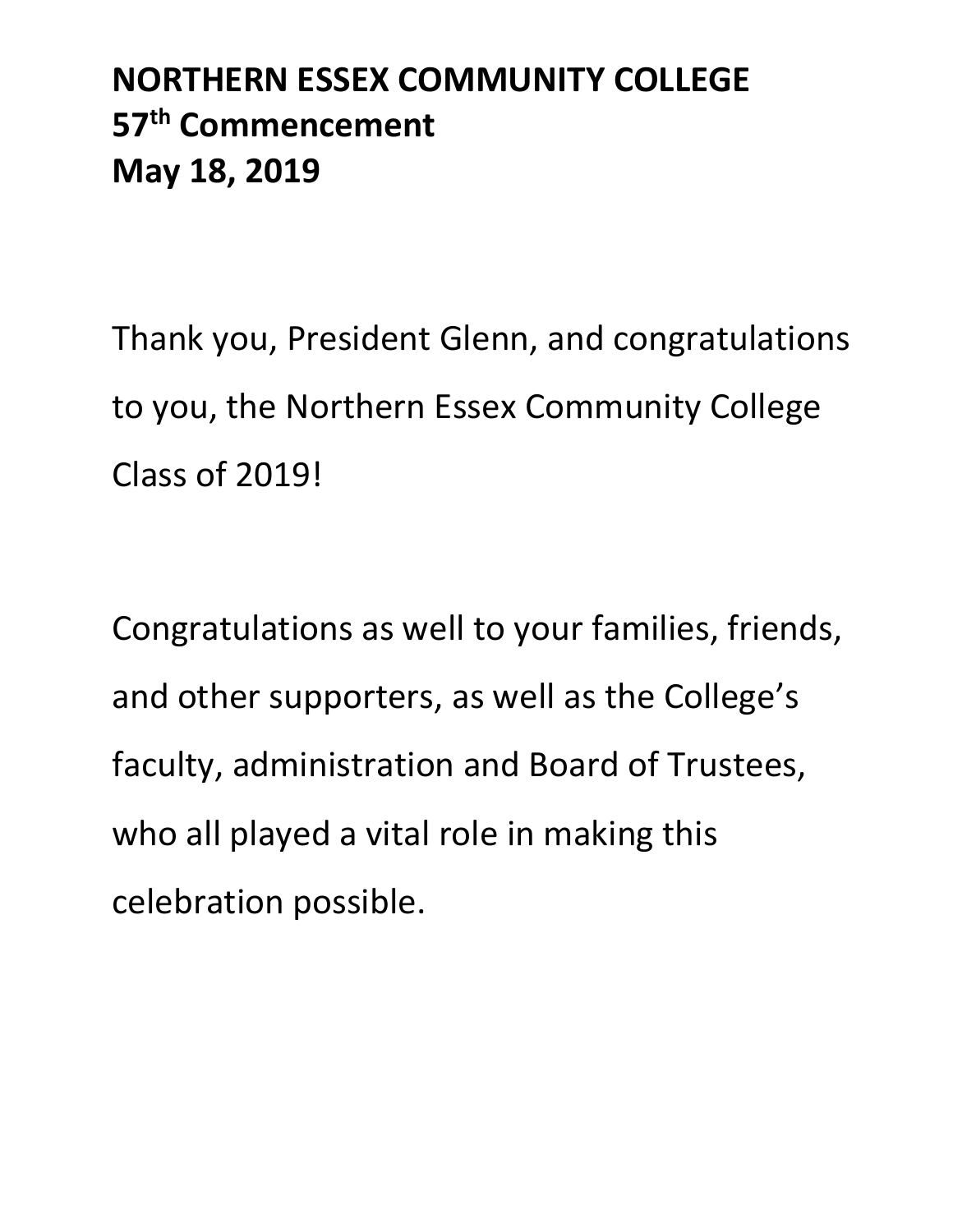As someone who started my career as a teller and a bank janitor, I'm truly honored – and indeed quite surprised - to be here today. I am also extremely humbled to be asked to do this.

Unlike the typical event speeches that so many of us are asked, or will be asked, to give as part of our professional lives, delivering a commencement address is a truly special opportunity and, frankly, a daunting responsibility.

After all, it is not often that you get the chance to play a role, albeit a very small one, in one of the most memorable moments for so many people.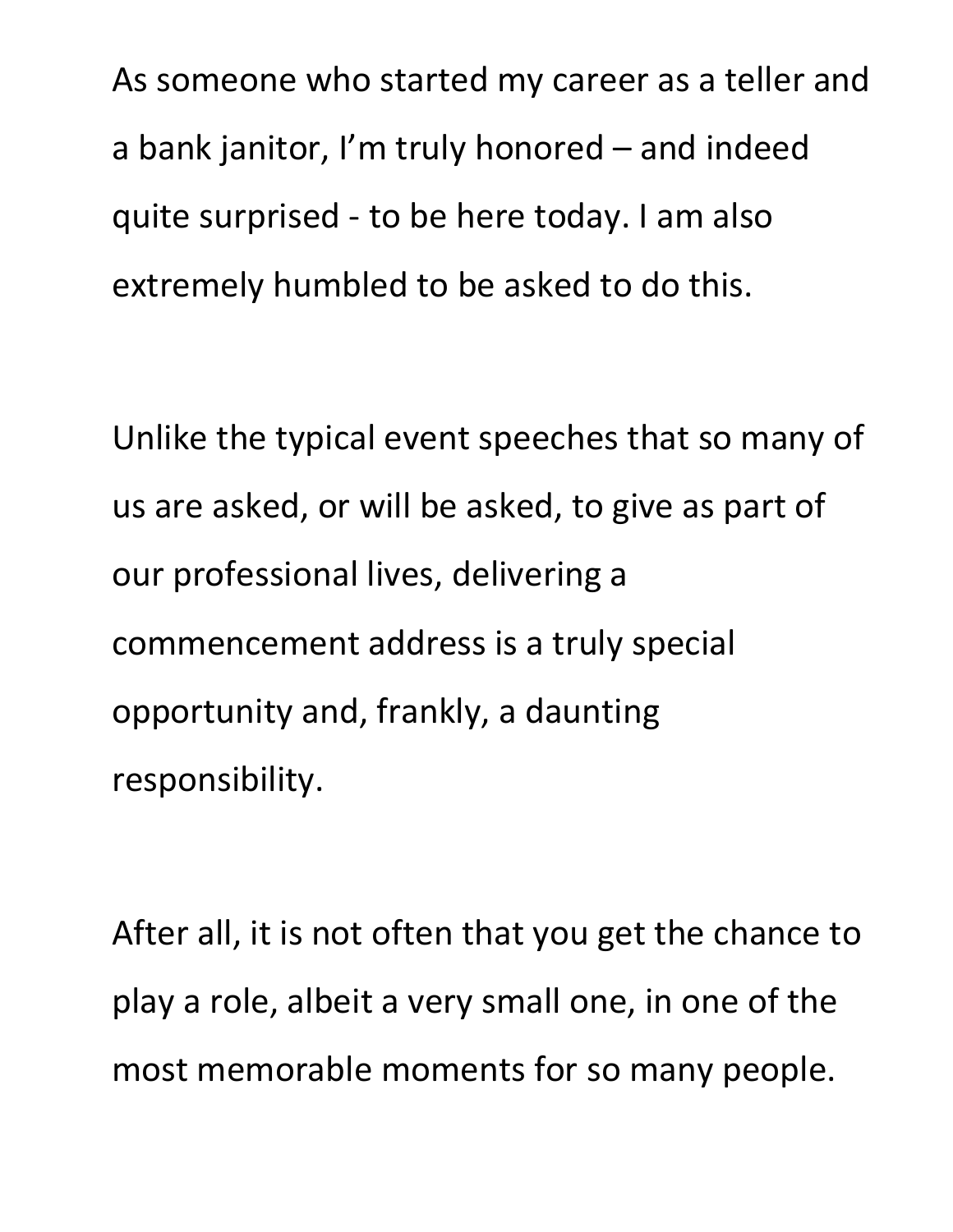Like the day of your wedding, the birth of your children, or the death of a loved one, graduations – whether they be from high school or college – are those by which we so often come to mark time in our lives as we think back upon the years that pass since that special day.

On such a landmark occasion, one often reflects upon what got you to this point, especially the many people in our lives who made this moment possible.

For me, this list begins at home with my parents.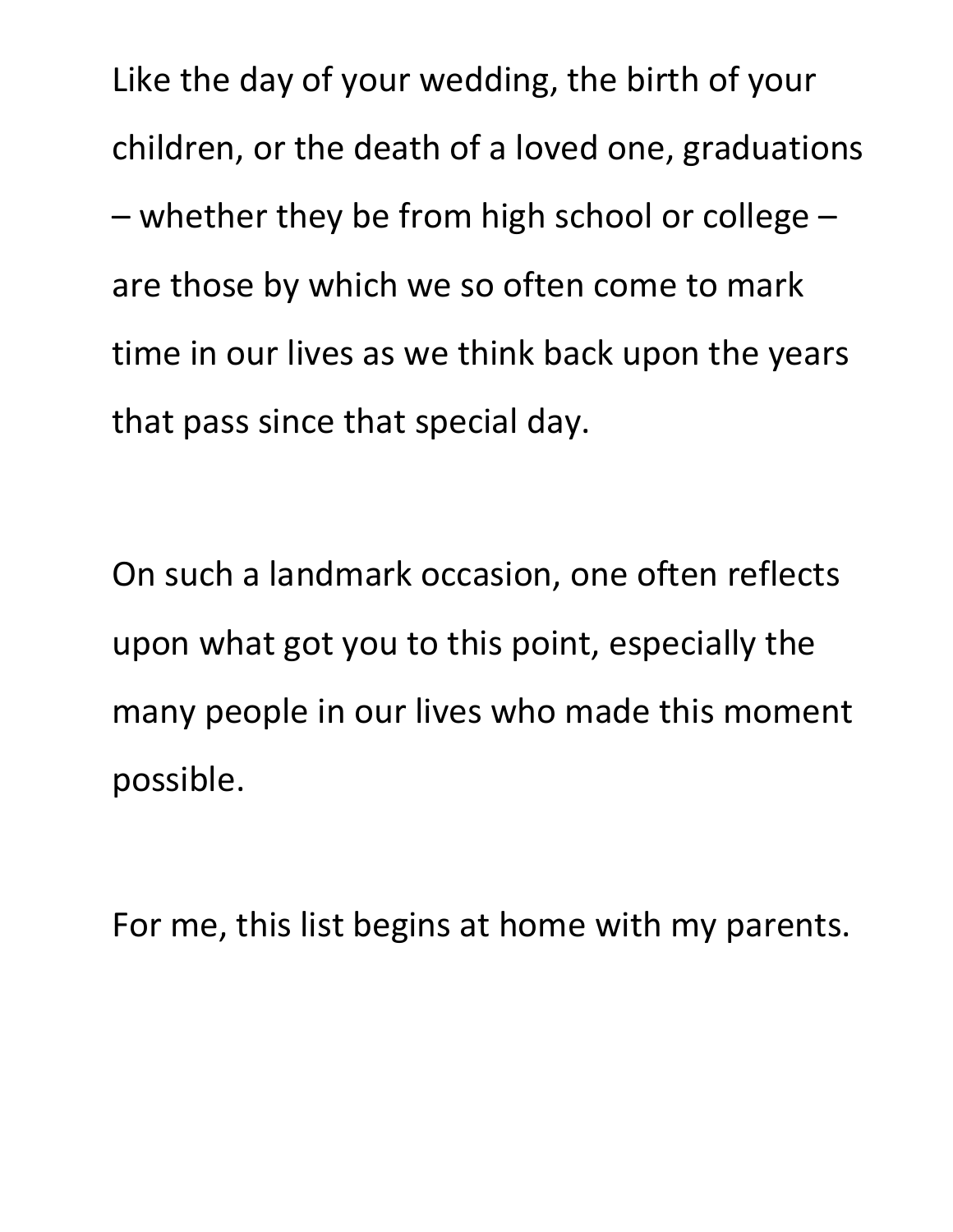My Dad, who coached my team in every sport I ever played and when put me on skates at age 4, learned to skate himself at the same time. And who insisted that I apply for a summer teller position 37 years ago, instead of packing groceries with my friends from high school, which was is what I preferred to do.

My Mom, who instilled the importance of education, discipline, and hard work, as well as a growing sense of the importance of equal access and opportunity for all.

My mother grew up in Dorchester and when you ask her on what street, she will tell you it depends – depends upon what year.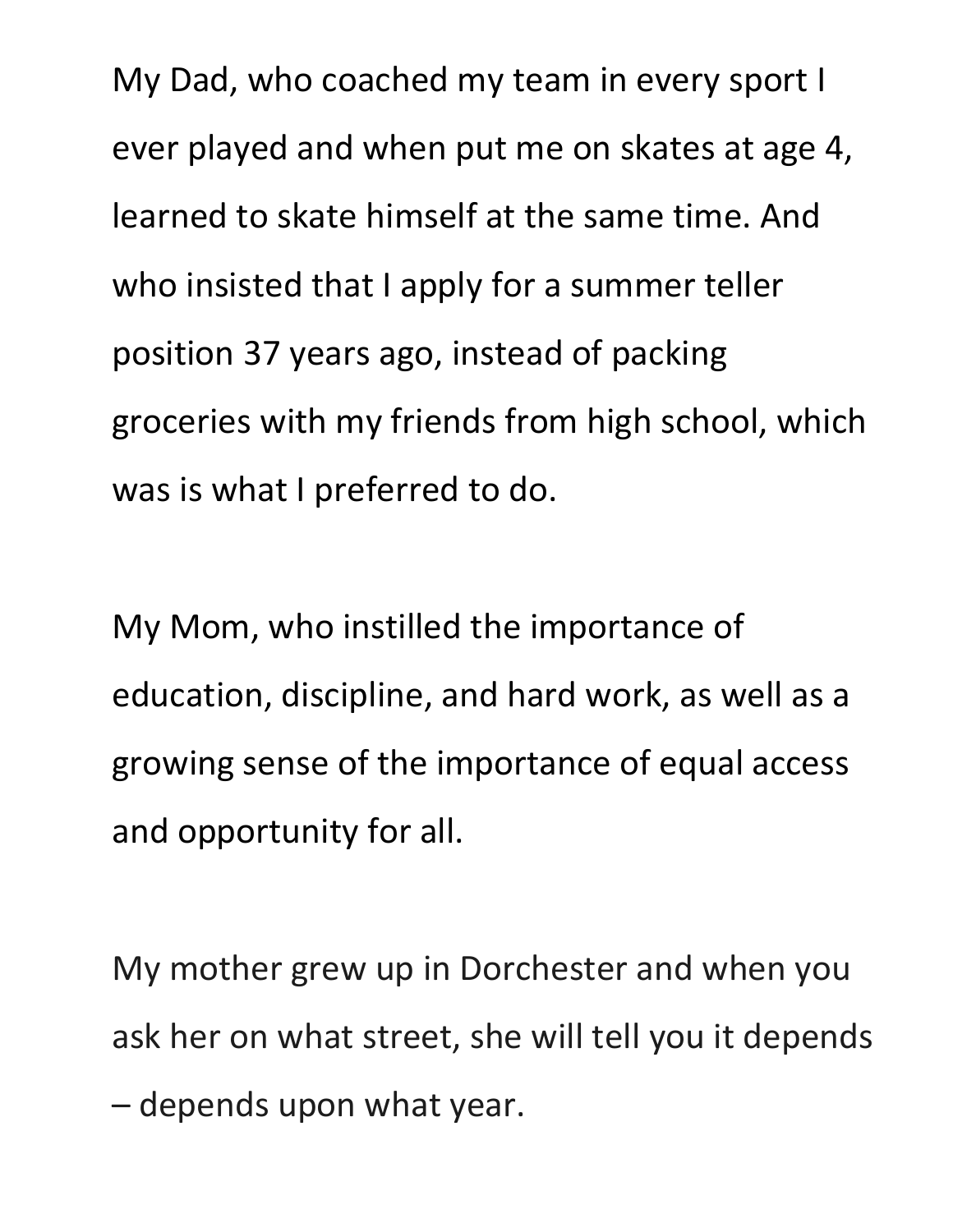Because as the daughter of working class parents, they were regularly priced out by increases in their rent that forced them to move on a regular basis.

63 years ago my mother graduated at the top of her high school class and at that school the valedictorian traditionally received a full 4-year scholarship to college.

As someone who grew up very poor, this financial award was a life-changer and put in reach a degree that was otherwise a distant dream.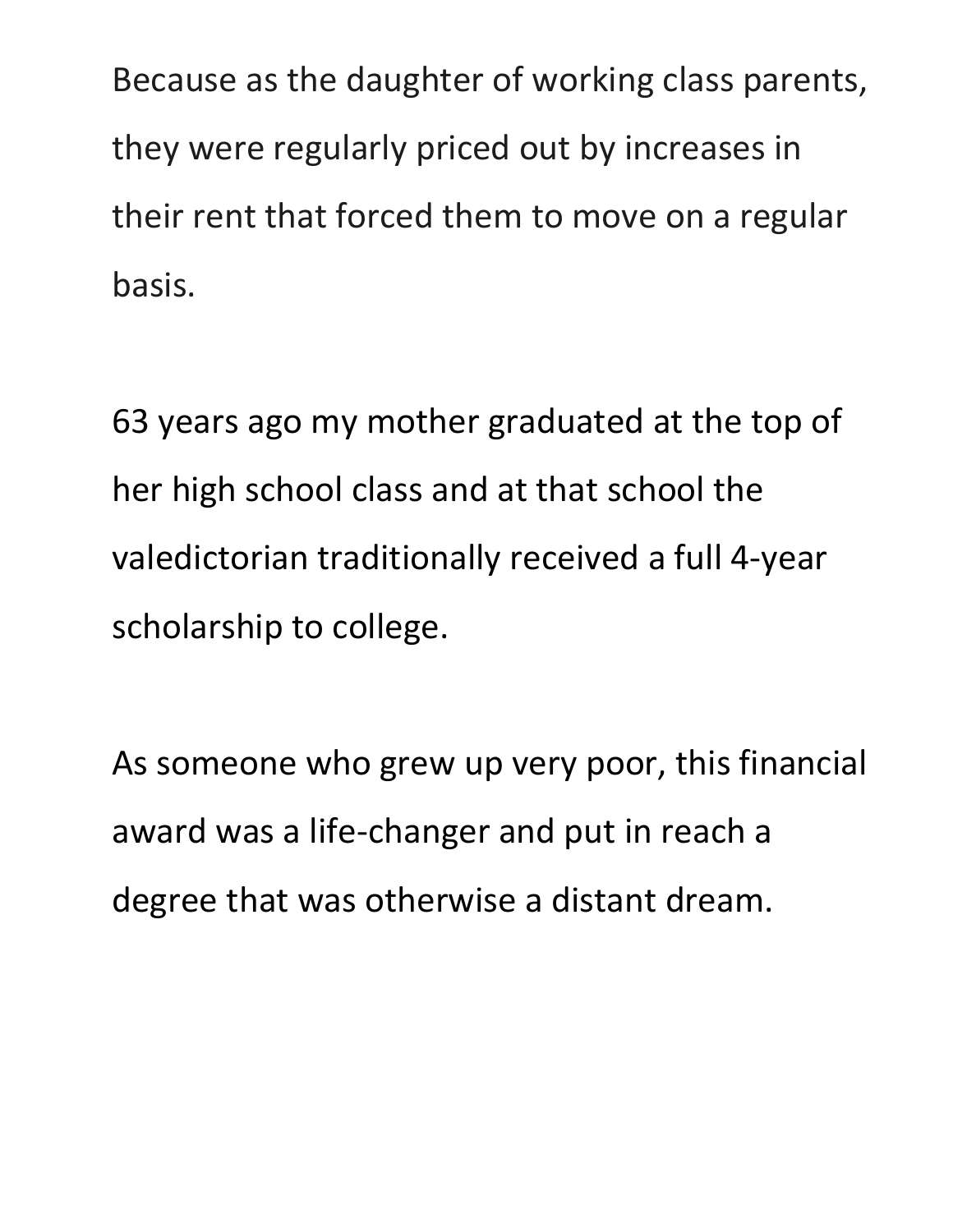However, there was a catch. Her high school had never before had a female valedictorian and decided that such an investment in a young woman was not worthwhile. So, instead they gave it to the person ranked second in her class, a young man.

Thankfully, her mother - my grandmother - was a force to be reckoned with and ultimately the school relented and provided my mother with a full scholarship as well.

Four years later, my mother became the first in her family to graduate college and went on to a masters degree while teaching young people in Dorchester for over 30 years.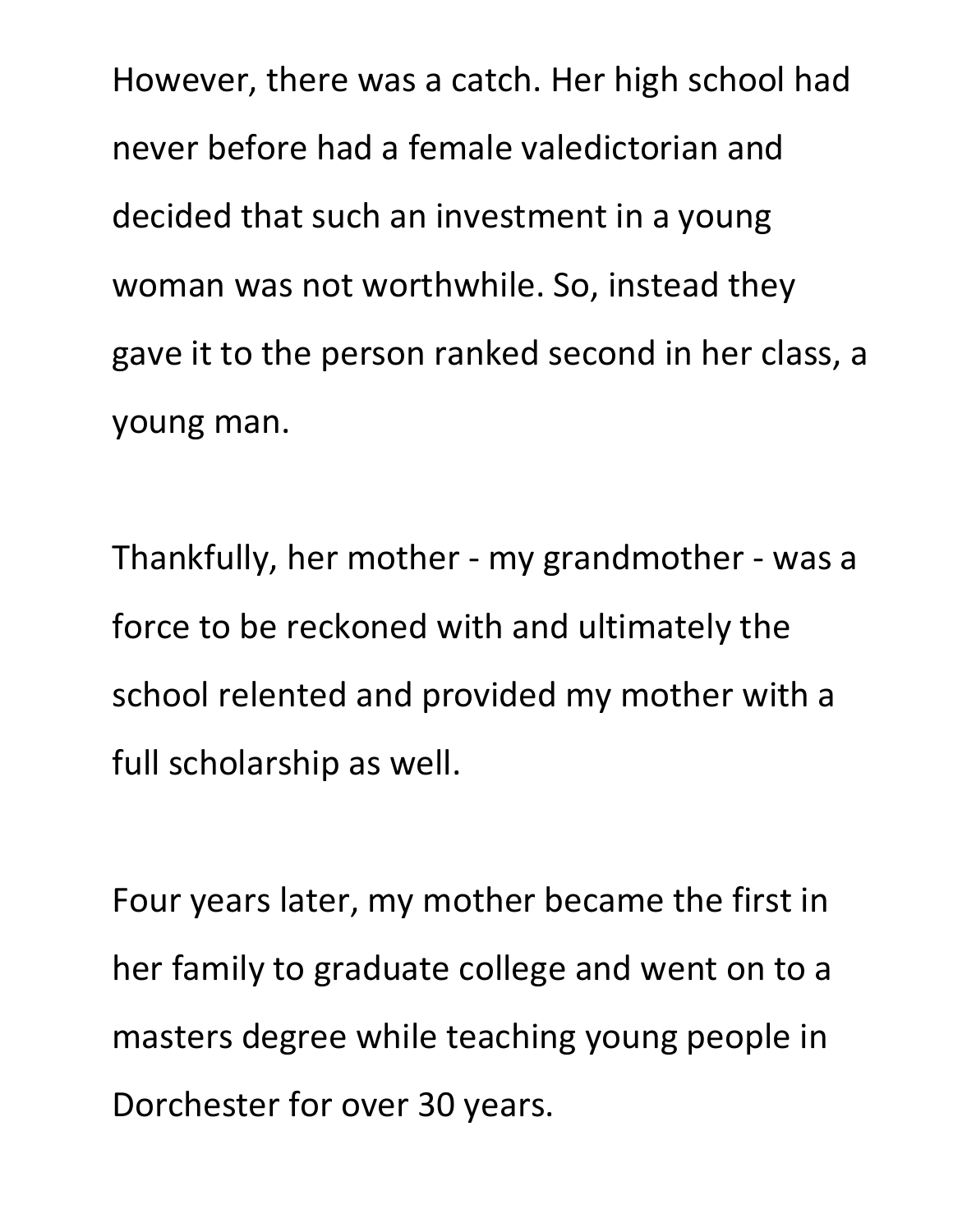Later in my life, it was ex-wife who, when she decided to express her true sexual identity, was rejected by those closest to her.

In college, it was Professor Bill Burke at Stonehill, whose philosophy of aiming high, for the seemingly unreachable, became one of my own guiding principles. Because of an assignment he gave in my senior year, I set a goal to be the President of the largest bank based in Boston by the time I was 40, a frankly outrageous ambition that I certainly never thought possible as lower middle class kid, but that I nonetheless achieved at the age of 42.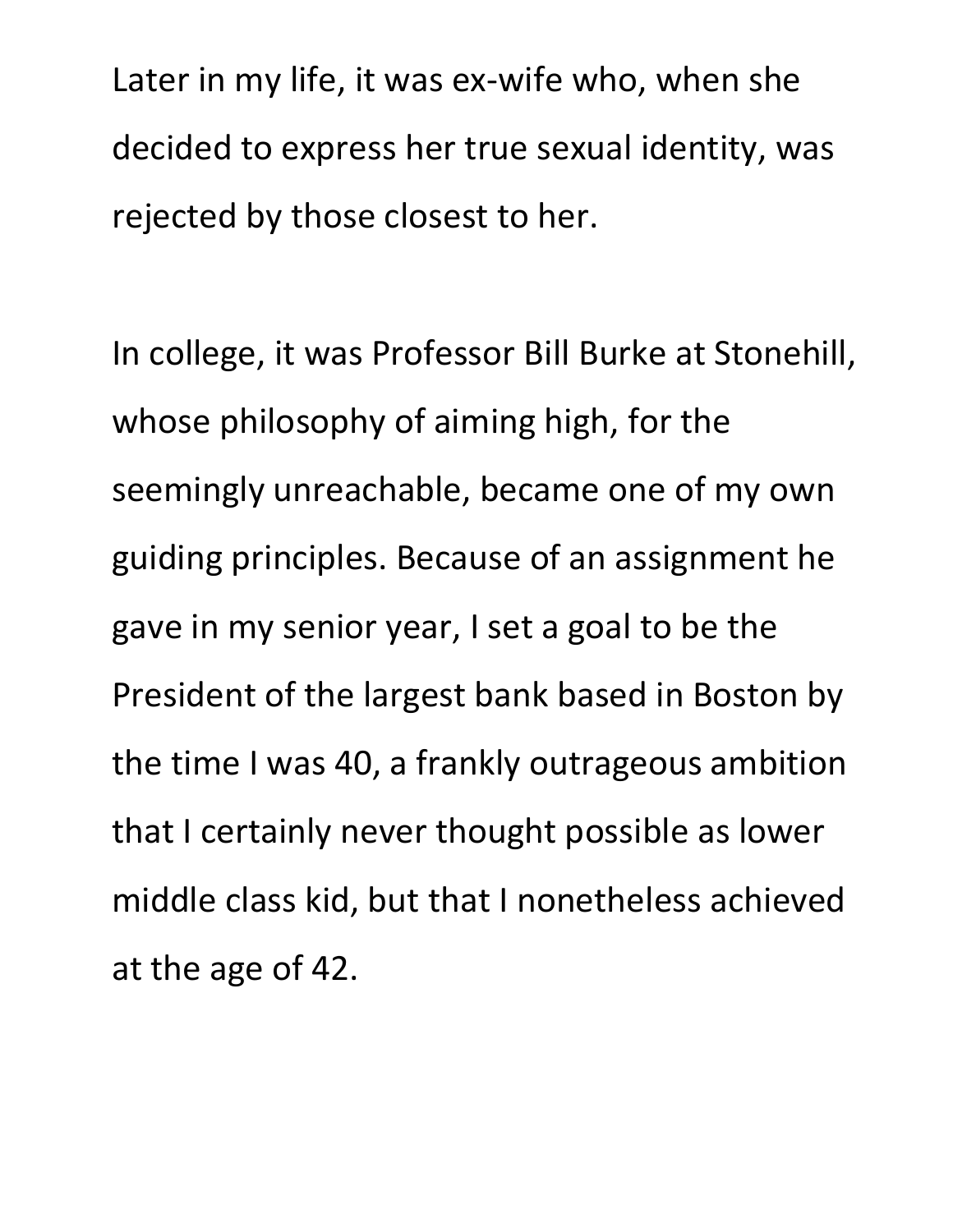As it turns out, age 42 was coincidentally profound for me, particularly with respect to influences I never met.

Like Ben Franklin  $-$  yes, the very famous forefather of our country - who at age 42, decided that his life was half over and sold his printing businesses to become the statesman, diplomat, and inventor for which he is better known today. As it turns out, he was exactly right – he died at age 84.

And it was the age at which the late Senator Robert F. Kennedy, for whom I am named, was assassinated following his victory in the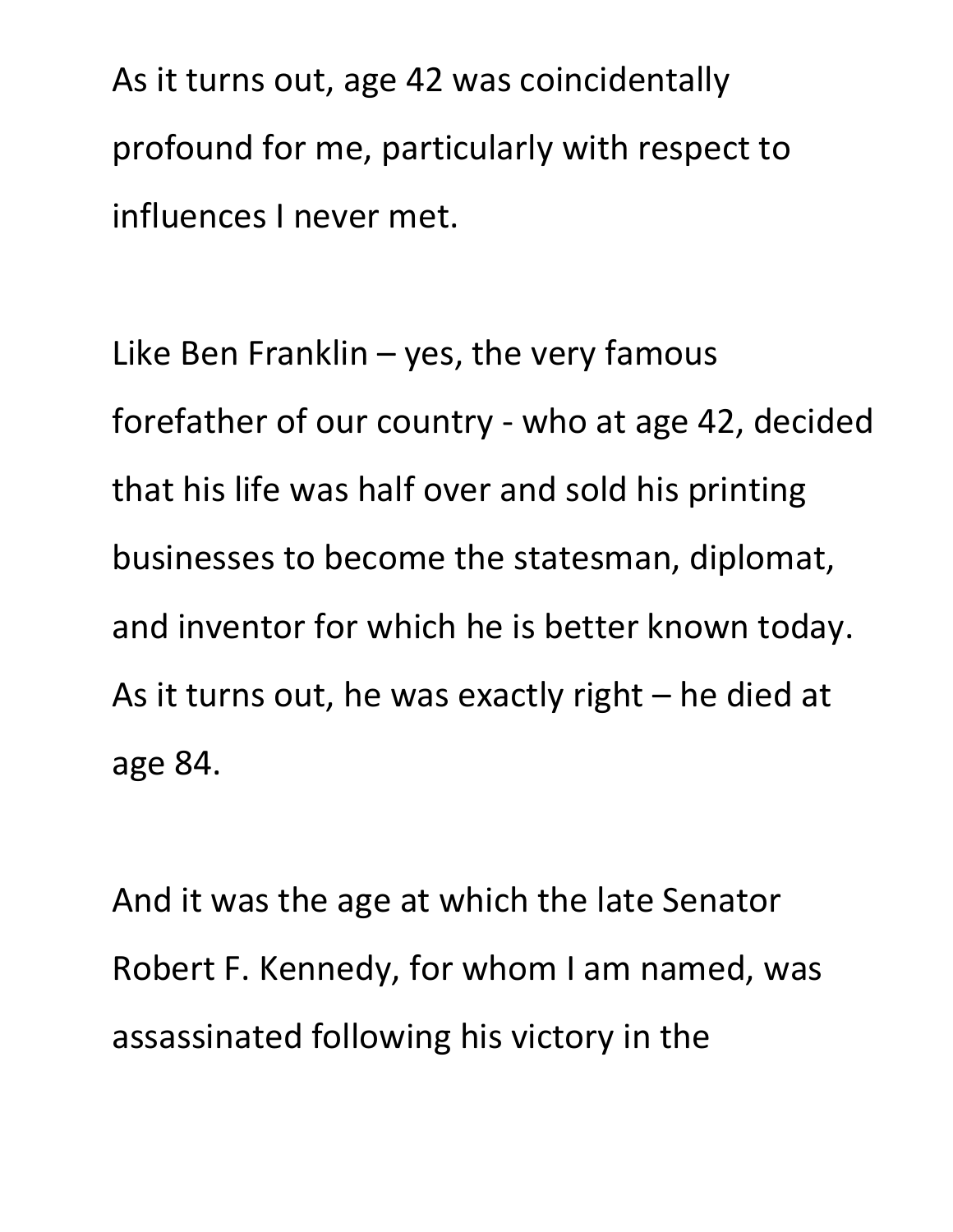Democratic presidential primary in California in 1968.

Taking a cue from both of them, I decided to leverage my position and resources at Eastern to advance change and justice as they did.

Although initially a person of very limited financial resources, I came to understand how truly privileged I nonetheless was as a straight white male.

Through many friendships and associations with those not of my own experience, I have come to more deeply and personally understand continued conditions that impede equal rights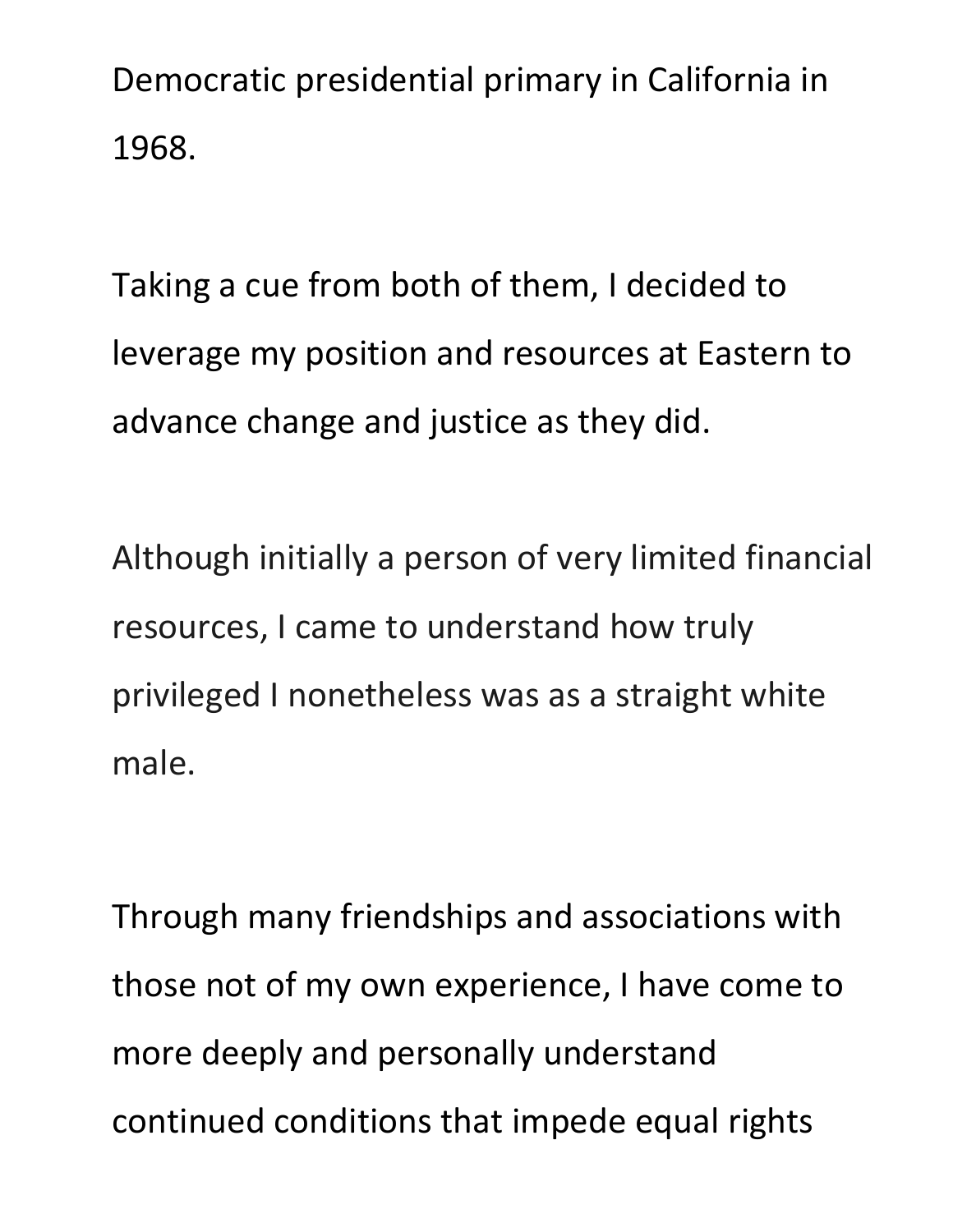and opportunity in our society, and in the workplace.

As a person now of relative privilege in almost every way, I have come to recognize that I have an opportunity and indeed a responsibility to help drive necessary change and progress that has taken far too long to achieve.

When I look out at all of you, I see our region's present and more vibrant future.

What I don't see is the same picture among the corporate boards and C-suites of Greater Boston – and that will compromise our region's future if we don't all do something about it.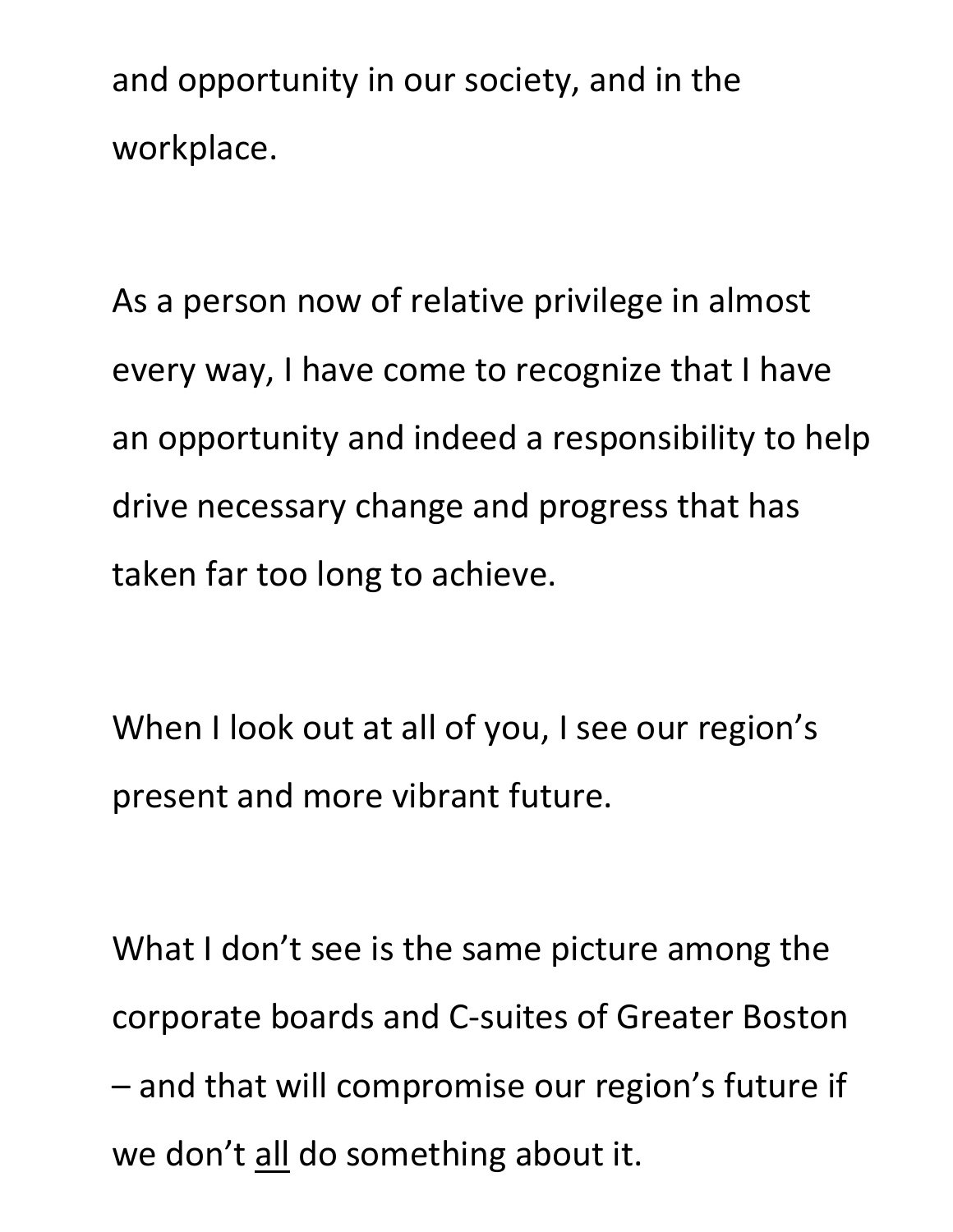I am proud to say that Eastern's Board and our most senior management team, is today 50% women, people of color, and others whom are considered "diverse", such as those of the LGBTQ community.

However, when you look at the boards and top management of most other private companies in Massachusetts, less than 20% are comprised of women and less than half that percentage are considered diverse – as compared with about two-thirds of the state's population.

That means that straight white men make up three quarters of the leadership of our business community even though those that look like me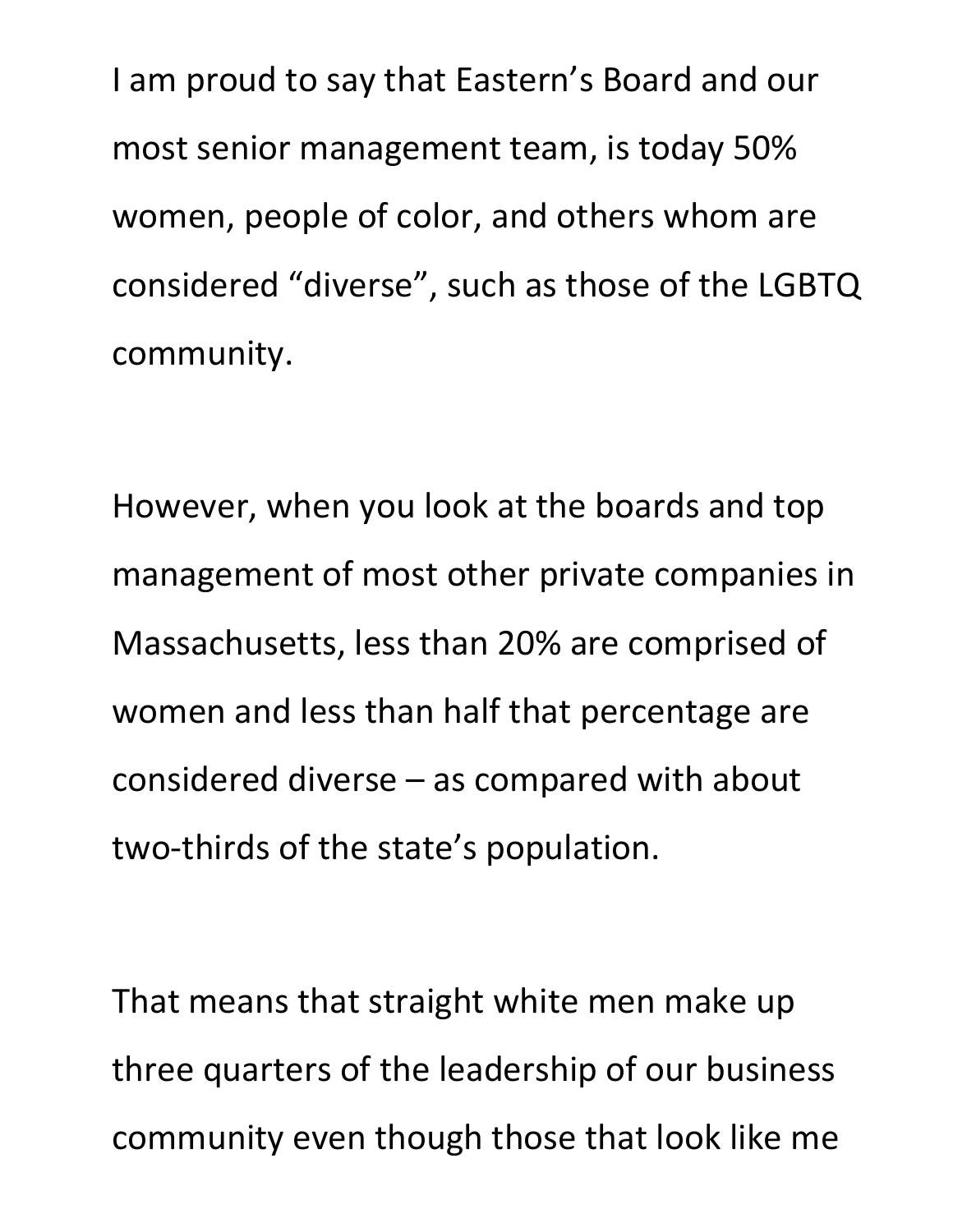comprise only about half that  $-$  just one-third  $-$  of the Commonwealth's residents.

That's right, over-representation by 2 to 1, whereas everyone else – all women, all people of color, all those of the LGBTQ community – are under-represented by half.

Given this, is it any wonder that pay inequity, discriminatory workplace practices and culture, and the widening wealth gap - highly correlated along gender and racial lines - are among the most troubling issues we are facing today?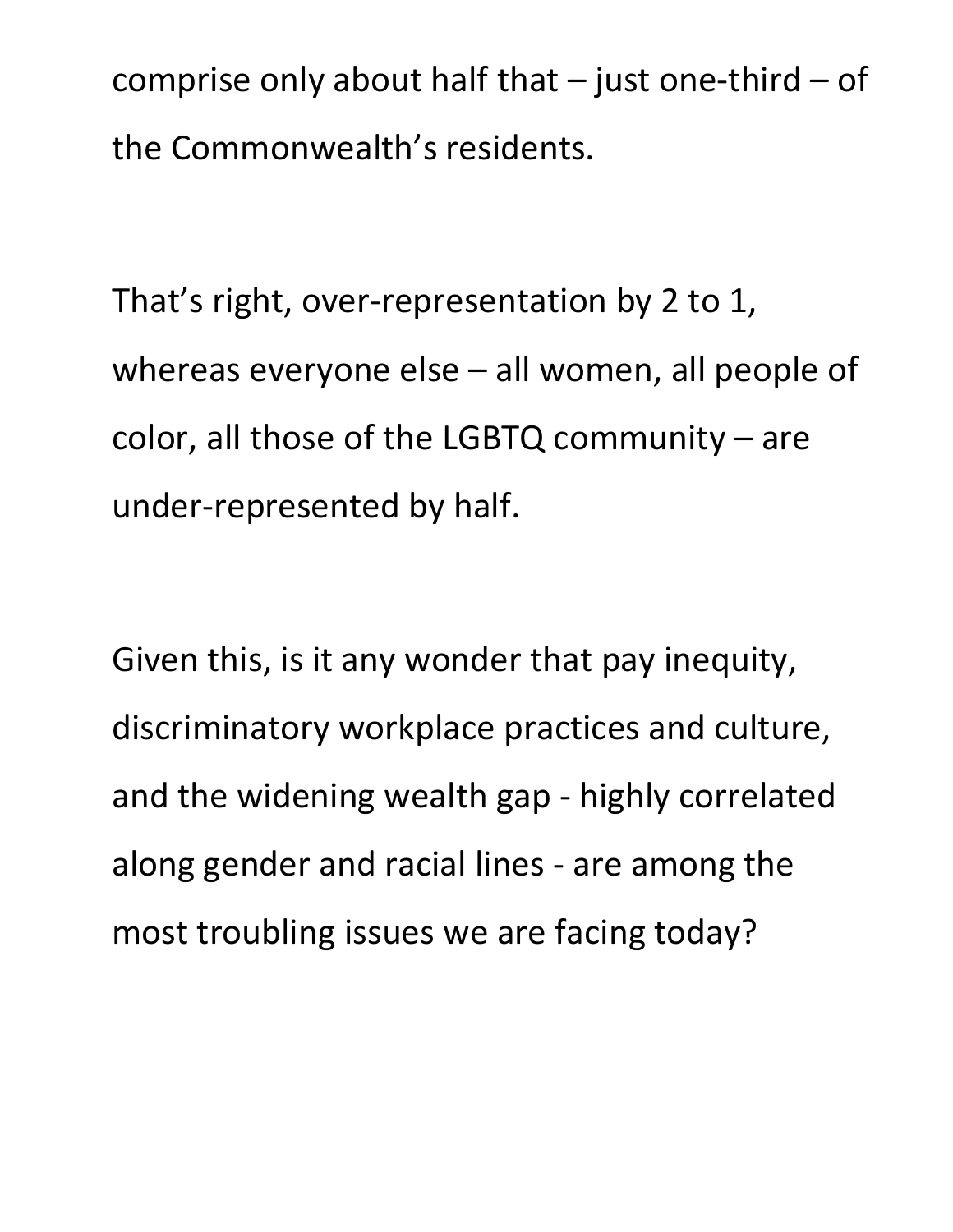Thankfully, business leaders are increasingly recognizing that greater diversity at the highest levels is not only a moral imperative, but an economic one.

They are beginning to better understand that developing a more robust, collective mindset, made so by those with different experiences and perspectives, is becoming more critical as they are faced with more complex challenges than ever before, in a more rapidly changing world.

Today's leaders are increasingly embracing the idea that greater social and economic justice is not only "right", but "smart" - that their personal and their company's reputation and brand, their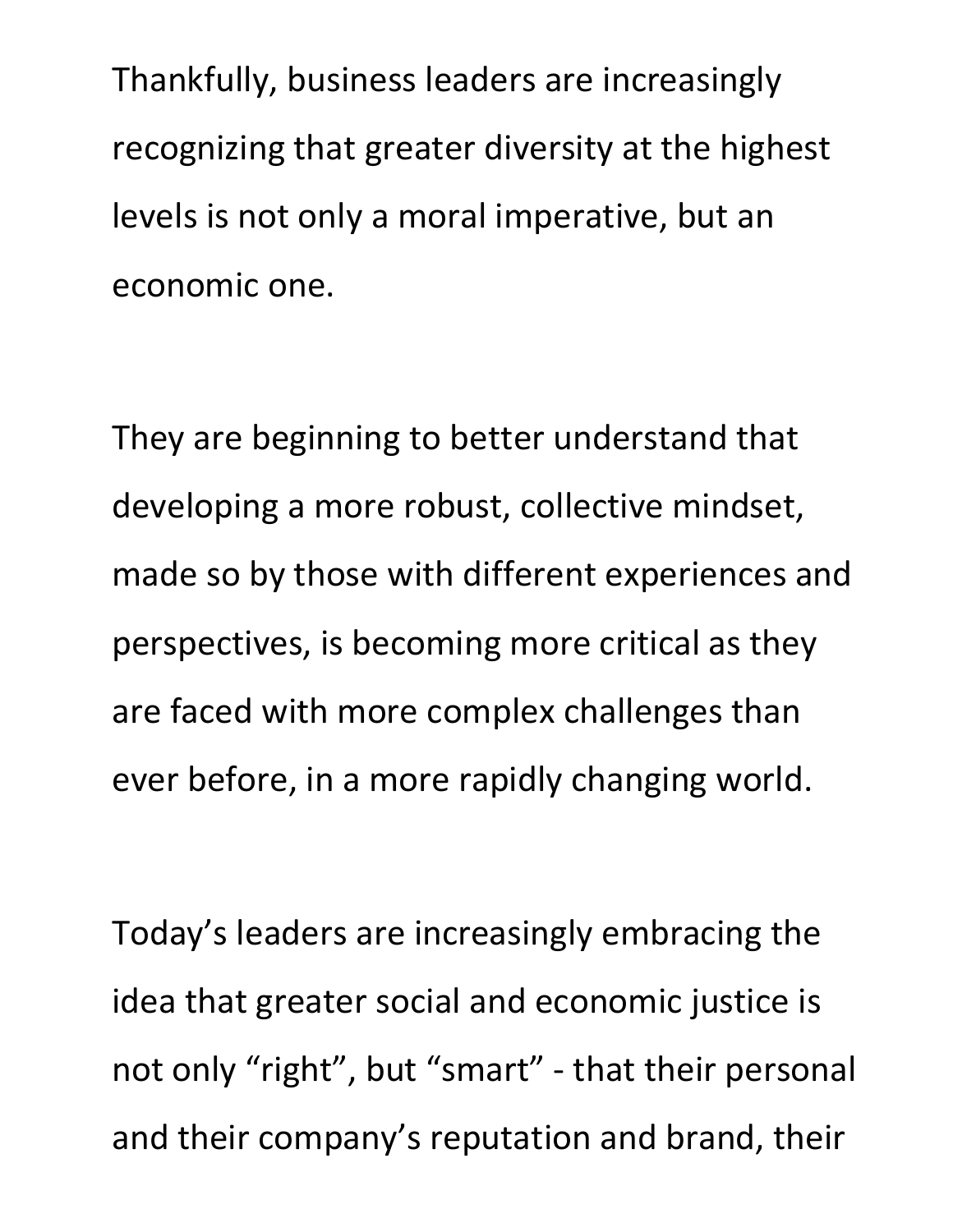ability to attract the best talent, the performance of their business, and the strength of our community and our economy - indeed, their very relevance and survival - depend upon it.

It is a recognition that diversity and inclusion, and engendering a true sense of belonging in one's organization, is not about aesthetics, not about window dressing, not about marketing images, but about developing the best strategic thinking towards achieving long-term term success.

However, despite these powerful forces of selfinterest – so necessary for change to be truly sustainable - the impetus and instrument for such change will come from all of us here today.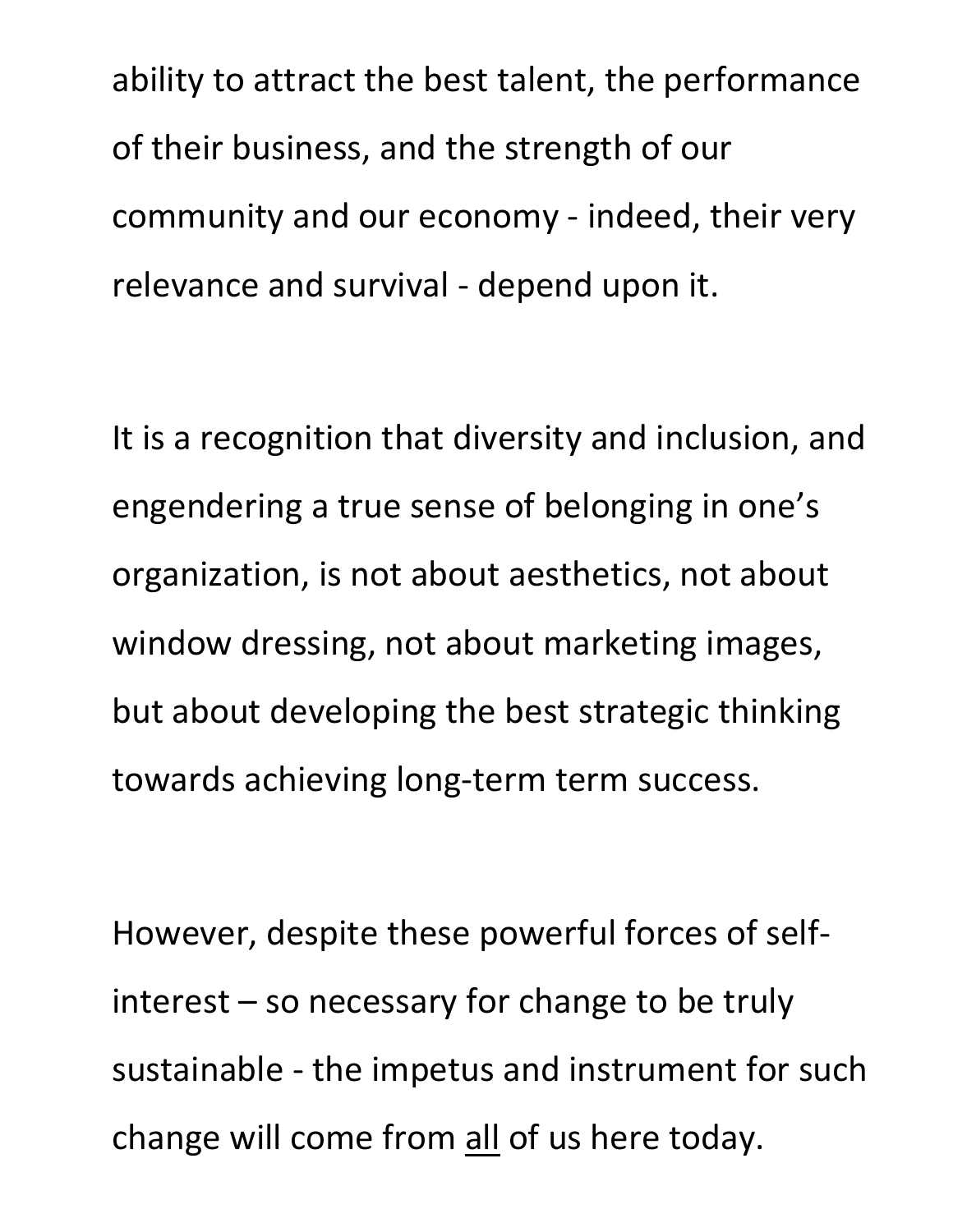Herein lies your opportunity and your responsibility, for each of you to do what you can, to be that "tiny ripple of hope" that Robert Kennedy so famously spoke of.

We must see the world as it is and not ask 'Why?', but instead see the world as it could be and ask, 'Why not?'".

This is the very same question I began to ask myself when I looked around at those in my position in business and saw only people who looked like me looking back.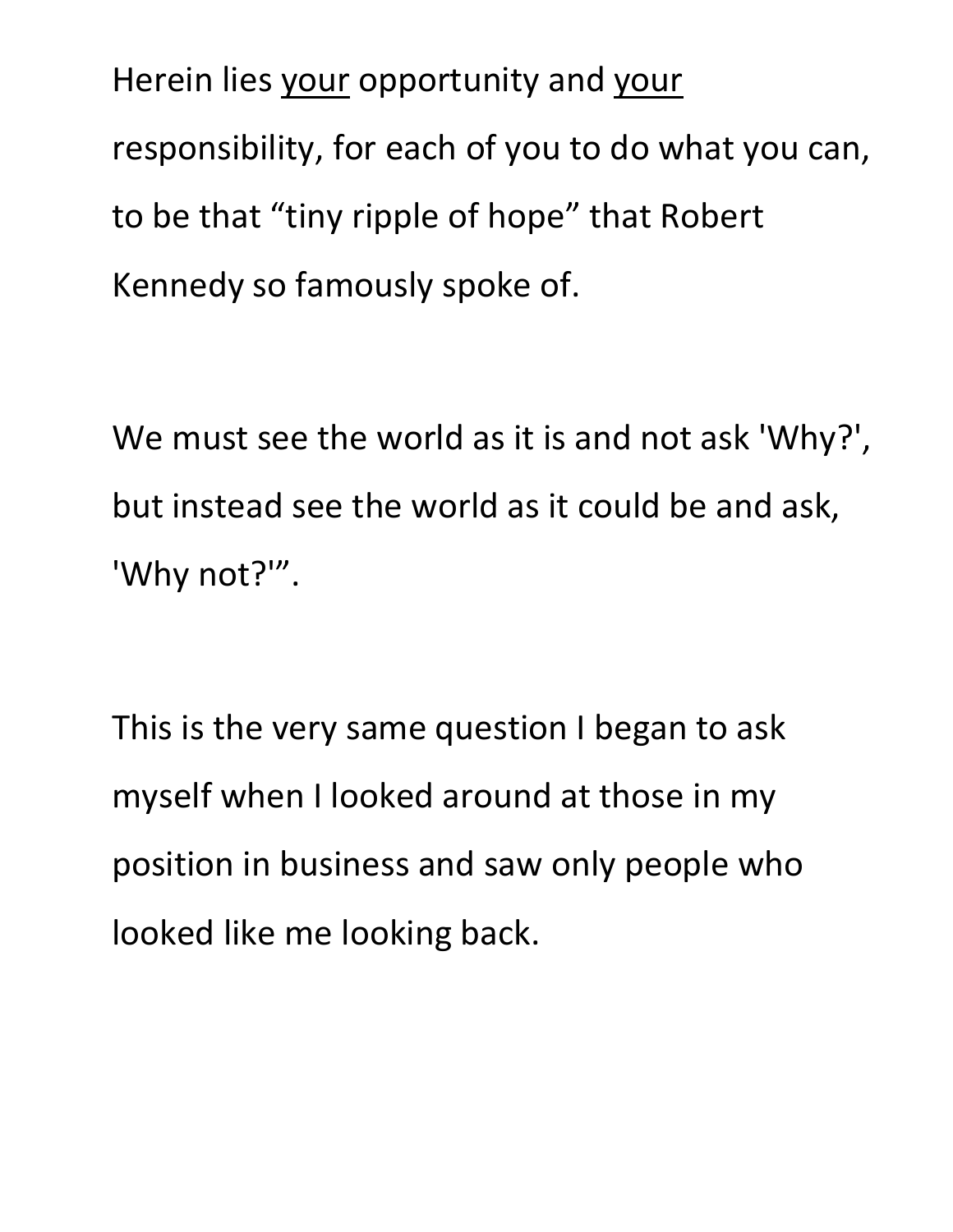We all must show up, stand up, speak up, provide insight, and take meaningful, constructive, and intentional action to exercise the moral courage to engage others in this pursuit.

In short, you must "aim high", not only in your chosen field, but in your ideals, in your beliefs, and in your expectations of others and our society. And if you happen to fall short, know that you – and our community and our country – will be so much further ahead, so much better, than if you had settled for what others might consider more reasonable expectations.